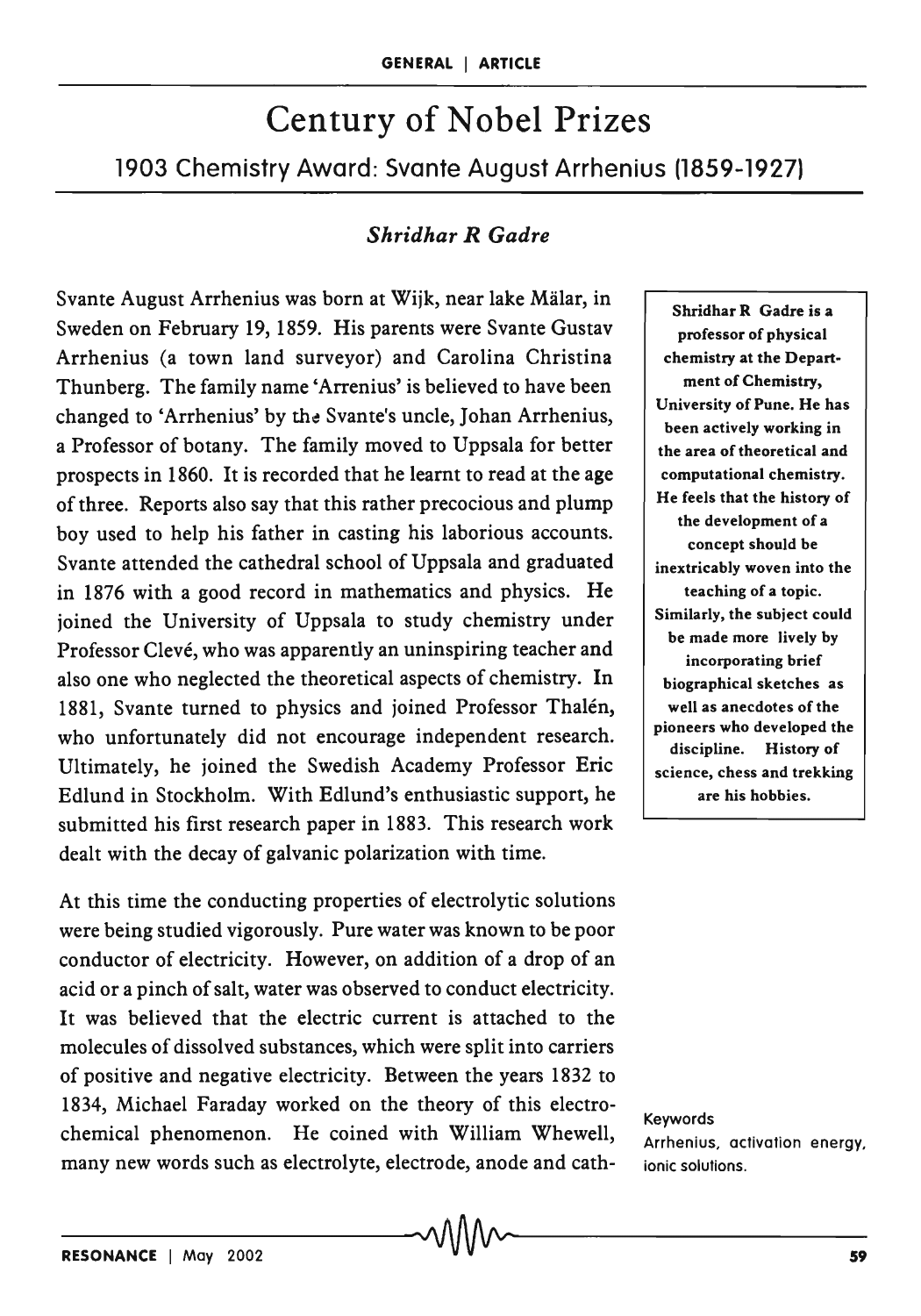

S A Arrhenius Reproduced with permission: Copyright (c) Nobel Foundation.

#### Box l.

"In what respect these two (active and inactive) parts differ remains to be elucidated. Probably the active part is a compound of the inactive part and the solvent..."

Svante Arrhenius on the nature of electrolytic solution.

ode. He called the charge carriers in electrolytic solution as 'ions' *(ion* (Greek): I *move).* Berzelius had earlier pointed out that there is a connection between electricity and chemical affinity. However, the origin of this affinity was completely unknown. With the advances in thermodynamics, it was believed that the chemical processes could be generally explained on the basis of heat phenomena. Thus, it was the most opportune time to consolidate the foundations of physical chemistry (called as 'general chemistry' by Ostwald). This process took place much later (between 1920 to 1930) in organic chemistry and inorganic chemistry (from 1940 to 1950).

Arrhenius realized the central importance of the problem of electrolytic conduction of solutions. Renowned scientists such as van't Hoff, Raoult and Kohlrausch were also actively engaged in studying this area. Arrhenius measured the electrolytic conductance of a large number of acids, bases and salts. The results were tabulated to show the dilution that was needed to double the conductivity of the solutions. This factor turned out to be nearly 2, for simple salts as shown earlier by Kohlrausch. Svante Arrhenius published this work in the form of two research articles in the *Swedish Academy Journal* in 1885. The second paper dealt with the theory of electrolytic dissociation. He considered the case of hydrochloric acid, a non-conductor in anhydrous state that turns into conductor if water is added to it. Here, Arrhenius proposed a distinction of the dissolved molecules into 'active' and 'inactive' *(Box* 1). He did not give a detailed and precise account of the 'active' and 'inactive' parts in his paper. He also proposed in these papers the notion of coefficient of activity. This was defined as a ratio of the number of ions contained in a solution to the number it would contain if the electrolyte was completely transformed into simple electrolytic molecules. Nowhere in these papers has the word 'dissociation' been mentioned although the concept is implicit. However, he does mention that the coefficient of activity would be large in very dilute solutions. Earlier, a German experimental nd a found in 1868 that the physicist, Friedrich Kohlrausch had found in 1868 that the  $\sim$  **RESONANCE** | May 2002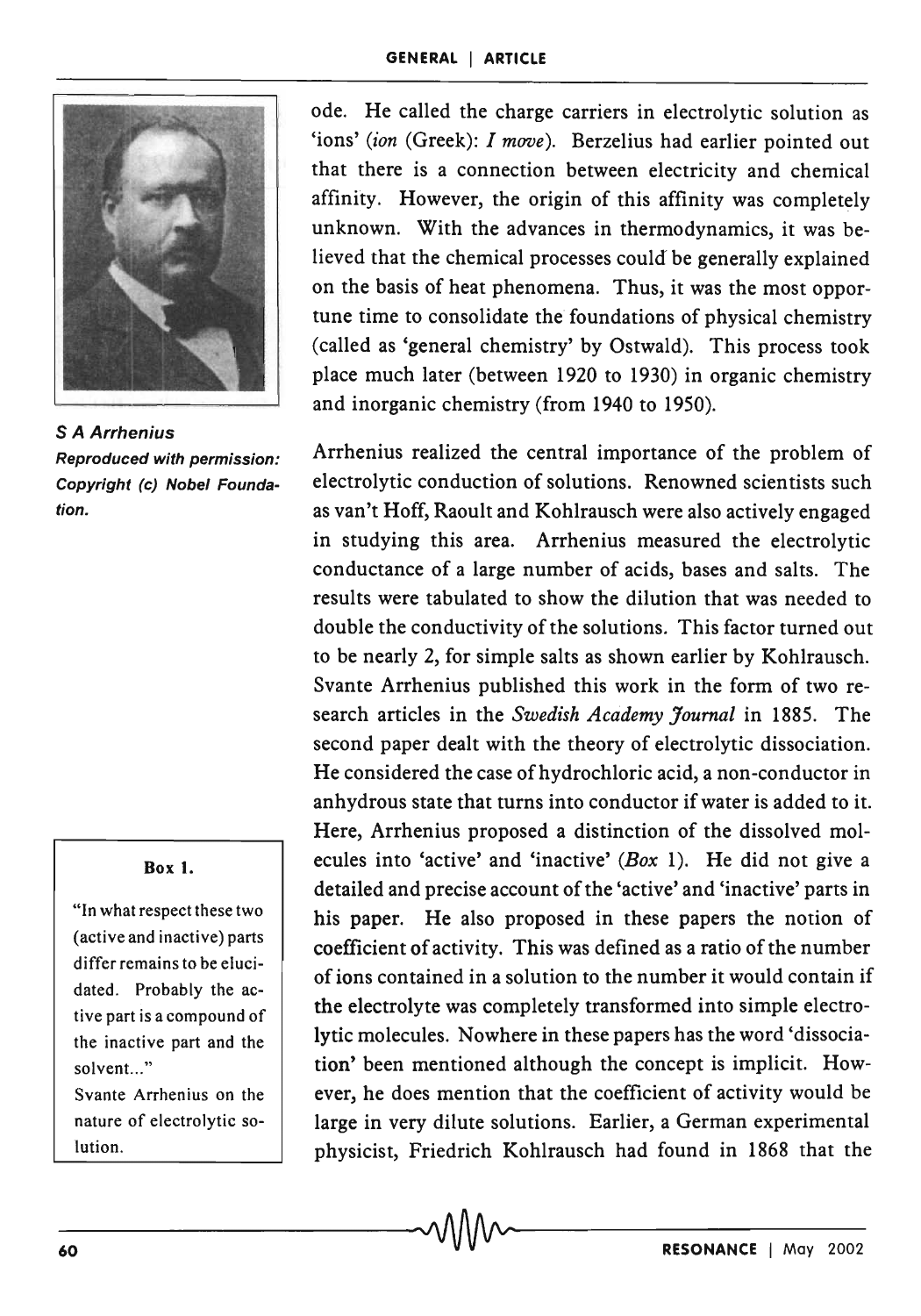conductivity of electrolytic solutions increased with dilution to a limiting value. In 1875, Arrhenius showed that this limiting conductivity at constant temperature is a sum of the conductivities of the corresponding cation and anion.

Arrhenius found considerable resistance to his theory in the initial years. Sodium metal was known to react violently with water to liberate hydrogen gas. Chlorine was also known to be a gas with pungent odour. It was asked how sodium and chlorine atoms could together produce a stable, odourless solution. The dissociation of the salt into the positive and negative ions became much clearer after the discovery of the electron (as a unit of electrical charge) by J J Thomson in 1897. However, like van't Hoff<sup>1</sup>, Arrhenius continued to get attacked for relying too much on imagination and mathematics in chemical thinking (see *Box 2).* 

Arrhenius submitted this work to the University of Uppsala as his doctoral dissertation. It is interesting to note that, it was awarded a fourth class (non since laude appprobatur) and his defence was rated as third class (cum laude approbatur). However, he received extremely encouraging response from van't Hoff, Clausius, Lothar Meyer and in particular from Wilhem Ostwald and Oliver Lodge to whom he had sent copies of his work *(Box* 3). In August 1884, thoroughly impressed by his work, Ostwald went to meet him in Uppsala and discuss the meaning of these findings *(Box* 4). He offered Arrhenius the position of a docent in Riga. However, due to the illness and eventual death of his father, Arrhenius could not join the position. In the next five years, he was supported by the Swedish Academy of Science to visit various reputed laboratories. During this period, he worked with Ostwald (Riga), Kohlrausch (Wuszberg), Boltzmann (Graz) and van't Hoff (Amsterdam). He finally visited Ostwald again, who had now moved to Leipzig.

Arrhenius published two articles on acids and bases, one each in 1894 and 1899. He defined an acid (base) as a substance that delivers a hydrogen (hydroxide) ion to the solution. The most

#### Box 2.

"The fact is, there has been a split of chemistry into two schools since the intrusion of the Arrhenic faith, rather it should be said, the addition of a new class of workers into our profession-people without knowledge of the laboratory arts and with sufficient mathematics at their command to be led astray by curvilinear agreements.... It is essential to cast out from our midst, root and branch, this physical element and return to our laboratories."

H Armstrong (1936).

See Resonance, Vol. 6, No. 12, p.36, 2001.

#### Box 3.

"These celebrated men with whom the Uppsala professors were not to be compared, treated me as a colleague and not as a stupid schoolboy ... " Arrhenius on Clausius, Lothar Meyer, Ostwald and van't Hoff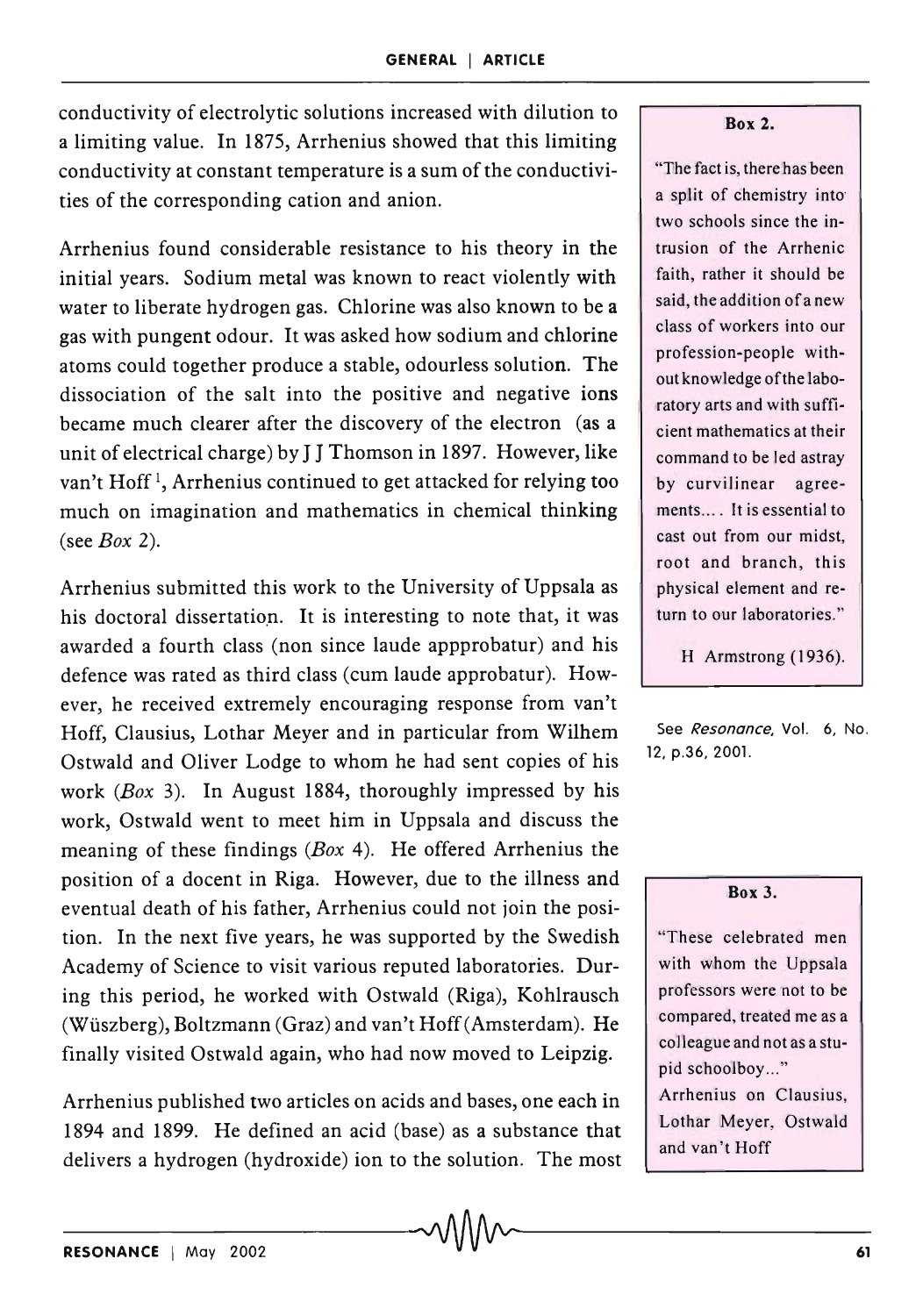### Box 4.

In the words of Wilhelm Ostwald, who, as one of the ionists, spread the doctrines of Arrhenius:

The scene in the laboratory of Uppsala is still fresh in my mind where the chief(Arrhenius) was pointing to a beaker containing an aqueous solution. He asked me "And do you believe that the sodium atoms are just swimming around in this?" When I said "yes", he threw a glance at me that expressed an honest disbelief in my chemical sensibility.

important thermodynamic consequence of this definition was the constancy of the heat of neutralization, i.e. for the reaction  $H^+ + OH^- \rightarrow H_2O$ . This constancy had been experimentally observed.

In the article on van't Hoff<sup>1</sup>, the 1901 Nobel Laureate in Chemistry, the osmotic pressure of ionic solutions has been discussed. When Arrhenius received the reprint of van't Hoff's paper in February 1887, he noticed that the osmotic pressure,  $\pi$ , of many solutions obeyed the equation  $\pi = i cRT$ . Here c is the solution concentration and  $i$ , an empirical correction factor, later termed as the van't Hoff factor. Arrhenius immediately made a connection between the factor  $i$  and his theory of electrolytic dissociation and wrote van't Hoff a letter explaining the same in March 1887. His explanation was enthusiastically accepted by van't Hoffwho published a paper in *Zeitschriftfur Physikalische Chemie*  explaining the factor  $i$  in terms of dissociation of electrolytes into ions. Arrhenius compared the value of the factor  $i$  calculated from the measurements of conductivity, osmotic pressure and freezing point depression for a variety of substances. He found a very good agreement between these values (see *Box 5).* 

As seen in the earlier article<sup>1</sup>, van't Hoff had, in 1884, described the dependence of the equilibrium constant K on the temperature, T. This is expressed by the relation

 $d(\ln K)/dT = Q/RT^2$ ,

where  $Q$  is the heat of the reaction. Arrhenius was working

| Substance                       | From freezing<br>point depression | From conductivity<br>measurements |
|---------------------------------|-----------------------------------|-----------------------------------|
| $Ba(OH)$ <sub>2</sub>           | 2.69                              | 2.67                              |
| <b>NaOH</b>                     | 1.96                              | 1.88                              |
| CH <sub>2</sub> NH <sub>2</sub> | 1.00                              | 1.03                              |
| $(NH_4)_2 SO_4$                 | 2.00                              | 2.17                              |
| CH <sub>3</sub> OH              | 0.94                              | 1.00                              |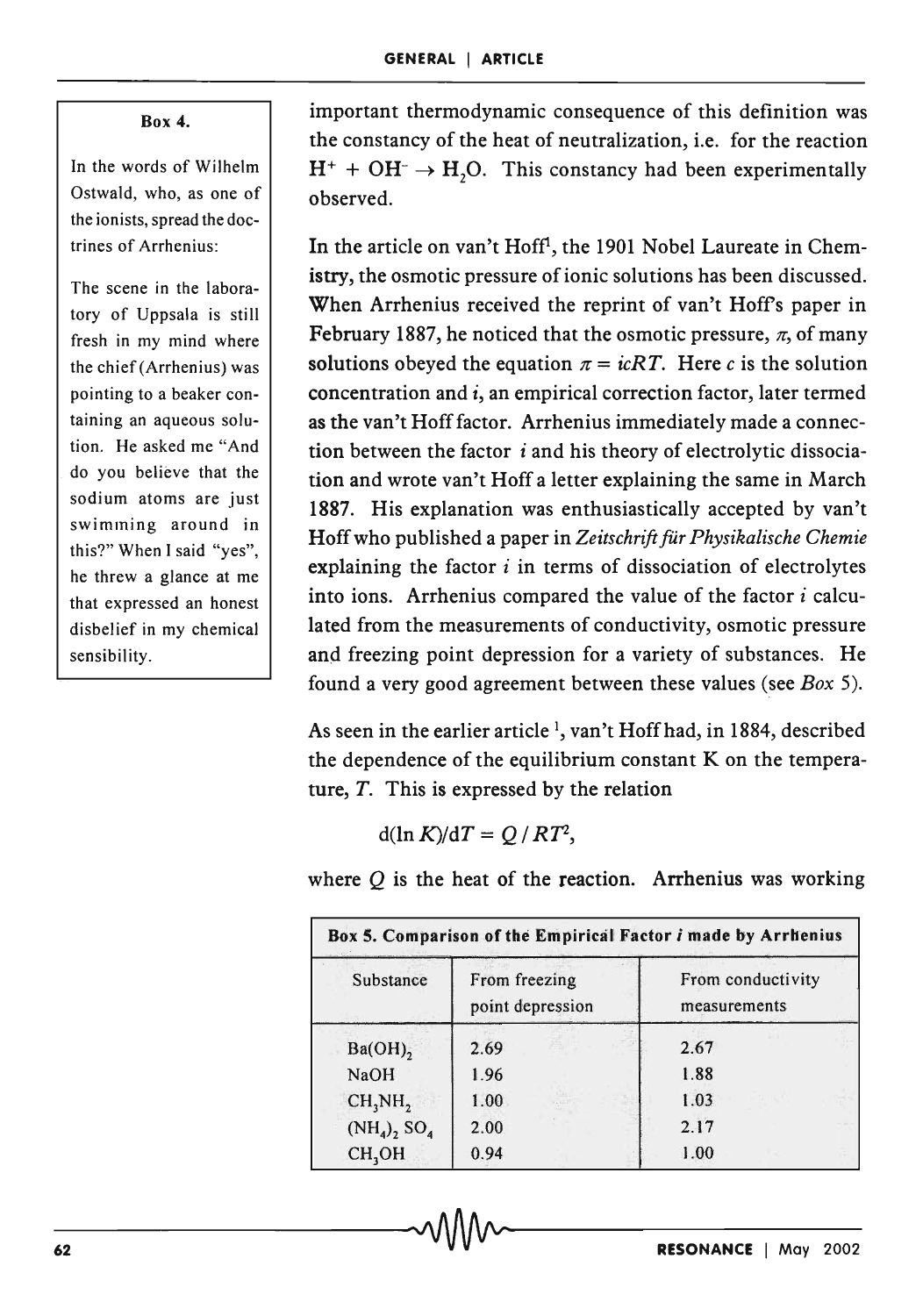between the years 1887 to 1889 on the velocity of hydrolysis of ethyl acetate and the inversion of cane sugar. He found that the reaction velocity is enhanced by about 10 to 15 percent for rise of one degree in the reaction temperature. This warranted an explanation.

Arrhenius in 1889, using  $K = k / k'$  in the above expression (where  $k$  and  $k$  are the rates of the forward and backward reactions, respectively) derived an important relation between the reaction rate and temperature. This equation is now called the Arrhenius equation.

 $d(\ln k)/dT = E_{\alpha}/RT^2$ 

The integrated form of this equation turns out to be

 $\ln k = -E_a /RT + \text{constant}.$ 

Here,  $E<sub>a</sub>$  is called the activation energy. A qualitative plot of the energy changes as a reaction proceeds is shown in *Figure* 1. The 'hump' that the reactants have to overcome is called the activation energy for the forward reaction. The Arrhenius equation is found to be applicable to many homogeneous and heterogeneous reactions.

After the death of his staunch supporter, Professor Edlund, his chances of getting a suitable appointment in Sweden reduced considerably. He was offered the chair of chemistry in Giessen



S A Arrhenius Reproduced with permission: Copyright (c) Stockholm University.

Figure 1. Diagrammatic representation of the energy change in a chemical reaction. Maximum energy (top of the curve) corresponds to the activated complex.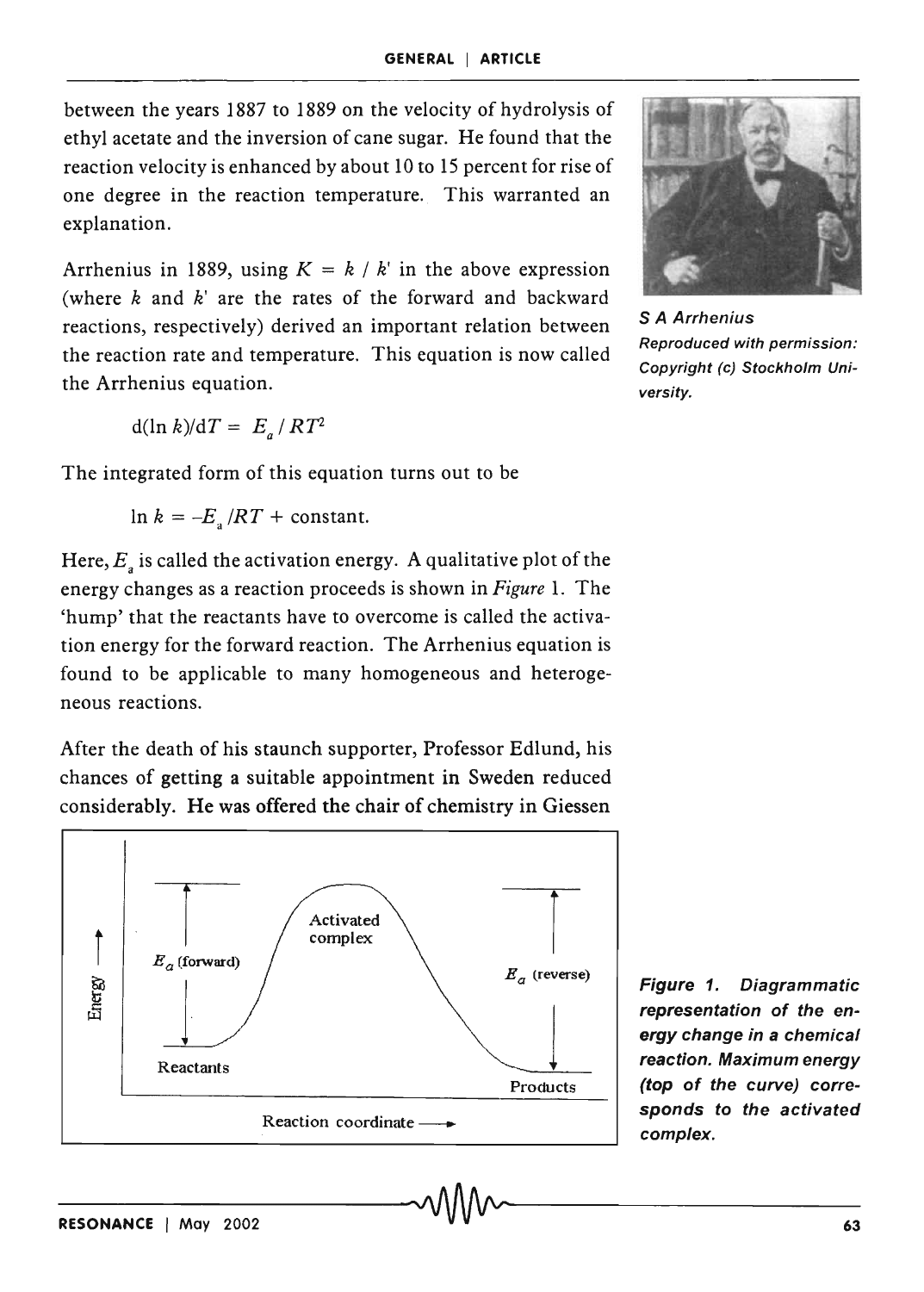in 1891. However, he accepted the lectureship at the Hogskola in Stockholm, which was converted to a Professorship in 1895. He was elected an honorary fellow of the Royal Society in 1898 and was awarded the Davy medal in 1902. Arrhenius was awarded the Nobel Prize in Chemistry in 1903 (for citations of the 1903 Nobel Prizes in all disciplines, see *Box 6).* 

His interests were diverted to cosmic and meteorological problems after 1900. It is remarkable that about 100 years ago Svante Arrhenius asked a very important question "Is the mean temperature of the ground in any way likely to be influenced by the presence of the heat-absorbing gases in the atmosphere?" He went on to become the first person to investigate the effect that doubling atmospheric carbon dioxide would have on global climate. The question was debated throughout the early part of the twentieth century and remains a main concern of the earth scientists and environmentalists even today. This phenomenon is now known as the greenhouse effect. He believed that life on

| Box. 6. The 1903 Nobel Laureates in Various Disciplines |                                         |                                                                                                         |
|---------------------------------------------------------|-----------------------------------------|---------------------------------------------------------------------------------------------------------|
| Discipline                                              | Name, Country                           | <b>Citation of the Nobel Prize</b>                                                                      |
| Chemistry                                               | Arrhenius, Svante August<br>Sweden      | for his theory of electrolytic dissociation.                                                            |
|                                                         | Becquerel, Antonie Henri<br>France      | for his discovery of spontaneous radioactivity while<br>experimenting with different uranium salts.     |
| <b>Physics</b>                                          | Curie, Marie<br>Curie, Pierre<br>France | for their invention of radioactive emissions.                                                           |
| Physiology or<br>Medicine                               | Finsen, Niels Ryberg<br>Denmark         | for his scientific contribution to handling of vari-<br>ous diseases, mostly of the skin tuberculosis.  |
| Literature                                              | Bjornson, Bjornstjerne<br>Norway        | in recognition of his literary work and also for his<br>contributions to peace and smaller populations. |
| Peace                                                   | Cremer, William Randal<br>Great Britain | one of the founders of the interparliamentary union<br>for court of arbitration.                        |